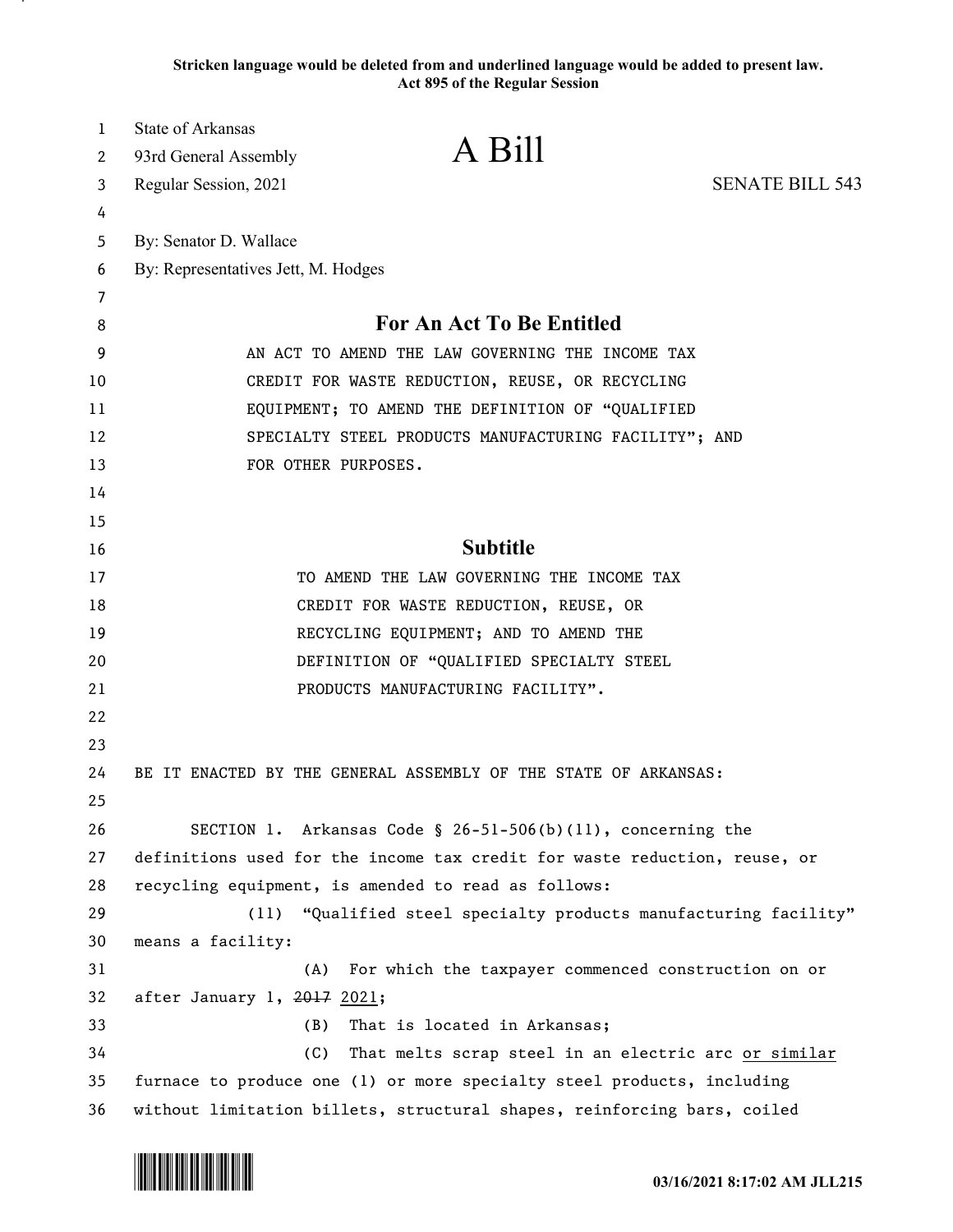reinforcing bars, wire rods, and merchant bars; (D) In which the taxpayer has a total investment in excess of two hundred million dollars (\$200,000,000); (E) That is undertaken by a taxpayer that has entered into an agreement with the State of Arkansas in which the taxpayer made a commitment to create at least one hundred fifty (150) net new direct positions and independent direct positions as those terms are defined in Acts 2013, No. 1084, § 8, with an average annual wage of at least seventy-five thousand dollars (\$75,000); (F) That provides a positive cost-benefit analysis to the state as determined by the Arkansas Economic Development Commission and the Office of Economic Analysis and Tax Research before an incentive agreement between the state and the taxpayer is executed; (G) That is certified as having a closing date before July 1, 2018 2023, by which the taxpayer has certified and the state has verified that necessary capital acquisition and borrowing for the qualified steel specialty products manufacturing facility has occurred to: 18 (i) Secure a site; (ii) Obtain engineering services; (iii) Purchase equipment; and (iv) Commence initial construction; and (H) That is undertaken by a taxpayer that has elected by agreement with the State of Arkansas for the facility to be classified as a qualified steel specialty products manufacturing facility under this section; SECTION 2. Arkansas Code § 26-51-506(c)(3)(D)(iii)(c), concerning tax credits in the possession and control of a public retirement system in connection with the tax credit for waste reduction, reuse, or recycling equipment, is amended to read as follows: (c) No more than the following amounts of the tax credits in possession and control of the public retirement system with 32 respect to a qualified expansion project qualified steel specialty products manufacturing facility pursuant to subdivision (c)(3)(D)(i) of this section may be sold or transferred each year: (1) For a total investment in the qualified steel specialty products manufacturing facility of at least two

03/16/2021 8:17:02 AM JLL215

SB543